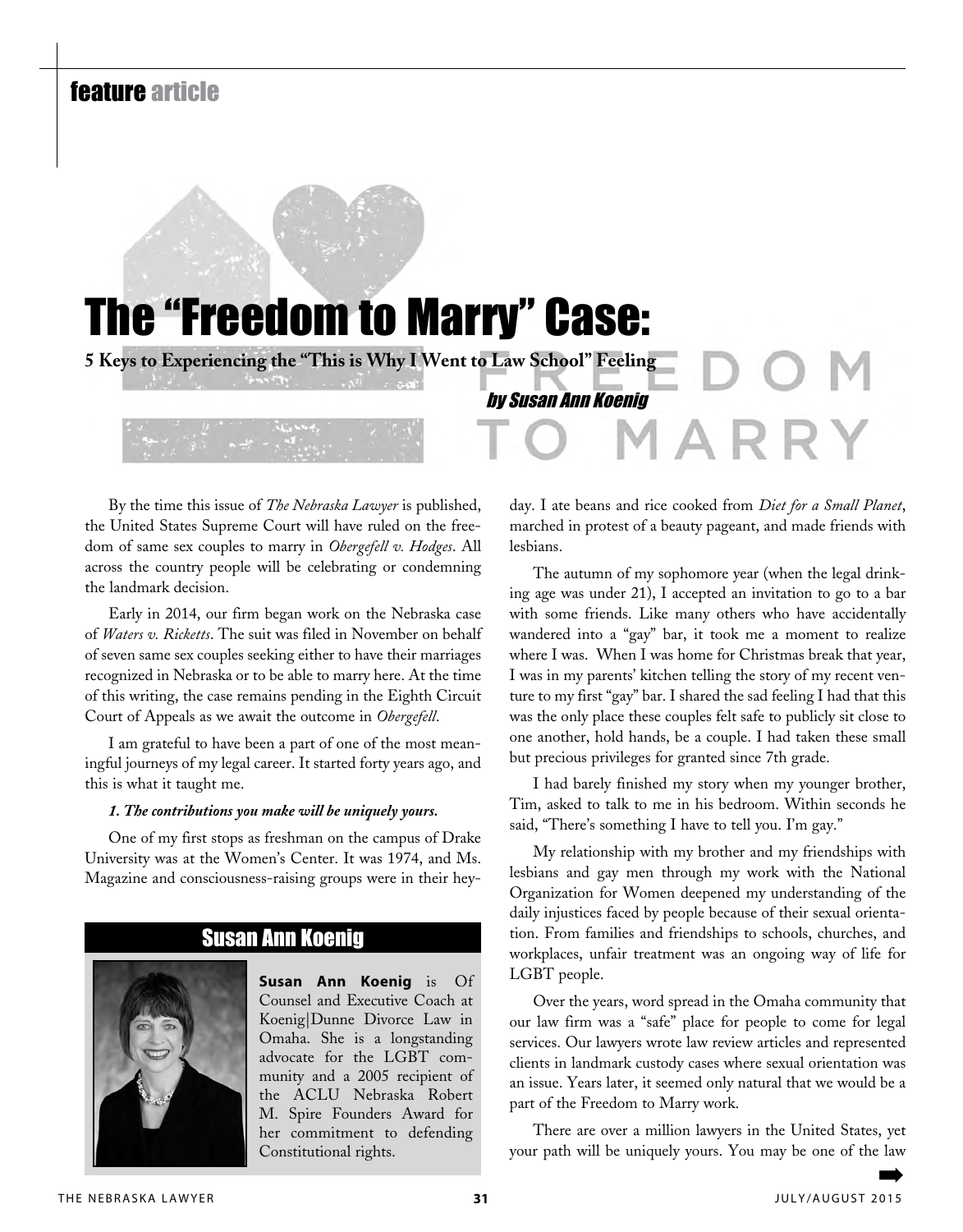# **"Freedom to Marry" Case**

school graduates of recent years still struggling to get the job you dreamed of for that summer you endured weeks of torturous bar exam preparation. Or your current practice might be feeling routine after having achieved some mastery after years in one practice area. Nevertheless, there is no other lawyer who is just like you. No other lawyer has lived your life. Your family, your neighborhood, your adolescent adventures, your wise or foolish decisions, your opportunities, your disappointments. **Everything that you have experienced in your life prepares you for your next contribution.**

# *2. What inspires you can guide you.*

Despite decades of being a divorce lawyer, weddings inspire me. I appreciate ancient rituals that bind us to those who have gone before us and those who will follow. I appreciate the courage of two people who are courageous enough to speak their commitment into the world.

Years ago I spent one Sunday a month standing in front of a dozen people in Grand Island leading a meditation and giving a sermon, hoping to leave folks inspired for their week ahead. They hoped to start a church but did not yet have funds for a minister. This experience ultimately led to me being invited to perform weddings. Over the years, I have officiated at the weddings of three employees, one nephew, and a host of other dear friends.



We had barely crossed the threshold of what was once the small home of Nelson Mandela in Johannesburg when I was overcome with emotion. It was 2002 and our delegation of American family law lawyers listened attentively. As the guide told the apartheid story, I wept quietly. Being in the sacred space of one of my heroes, I was inspired. Justice. Freedom. Equality. When the opportunity to work for Freedom to Marry came along, the inspiration of freedom and the inspiration of marriage guided me.



When you feel your emotions rising, ask yourself, "What is it about this moment that is touching my heart so deeply?" Notice your answer. **Pay attention to those moments when you are in awe.**

#### *3. Be brave.*

Practicing law demands courage. Filling our days with demands and doubts, it can bring a constant stream of insecurities for even the most brilliant and dedicated. To be ready for the day when opportunity knocks on our door to making a difference, we must practice the skill of acting despite our fear. The practice of law lets us do this every day.

I was lucky to be a part of the second wave of feminism in the 1970s. I watched the fight for justice on a host of issues while the advocates were the object of ridicule. These fierce fighters showed me that being brave was necessary if I wanted to be a part of leading change to make the world a better place.

The luxury of being a solo practitioner for most of my early career meant both the foolishness and the freedom to take cases no one else would. The federal case for the victim of ritualistic abuse by her parents. The whistleblower case against a local university. The civil suit for the woman abused by her foster parent. I paid attention to what I was passionate about and I had my mettle tested. Many times I failed. But with each effort, I built the muscle of being brave.

When the time came for the Freedom to Marry case, there were questions. Did our firm have the resources to provide excellent representation? Would our case matter, given how many others across the country were already underway? Could a small firm carry the financial impact of taking on such a big pro bono case? What if we weren't successful?

If not for those smaller opportunities over the years, the doubts might have won out. **Keep facing your fears and you'll be ready to say yes when the time comes.**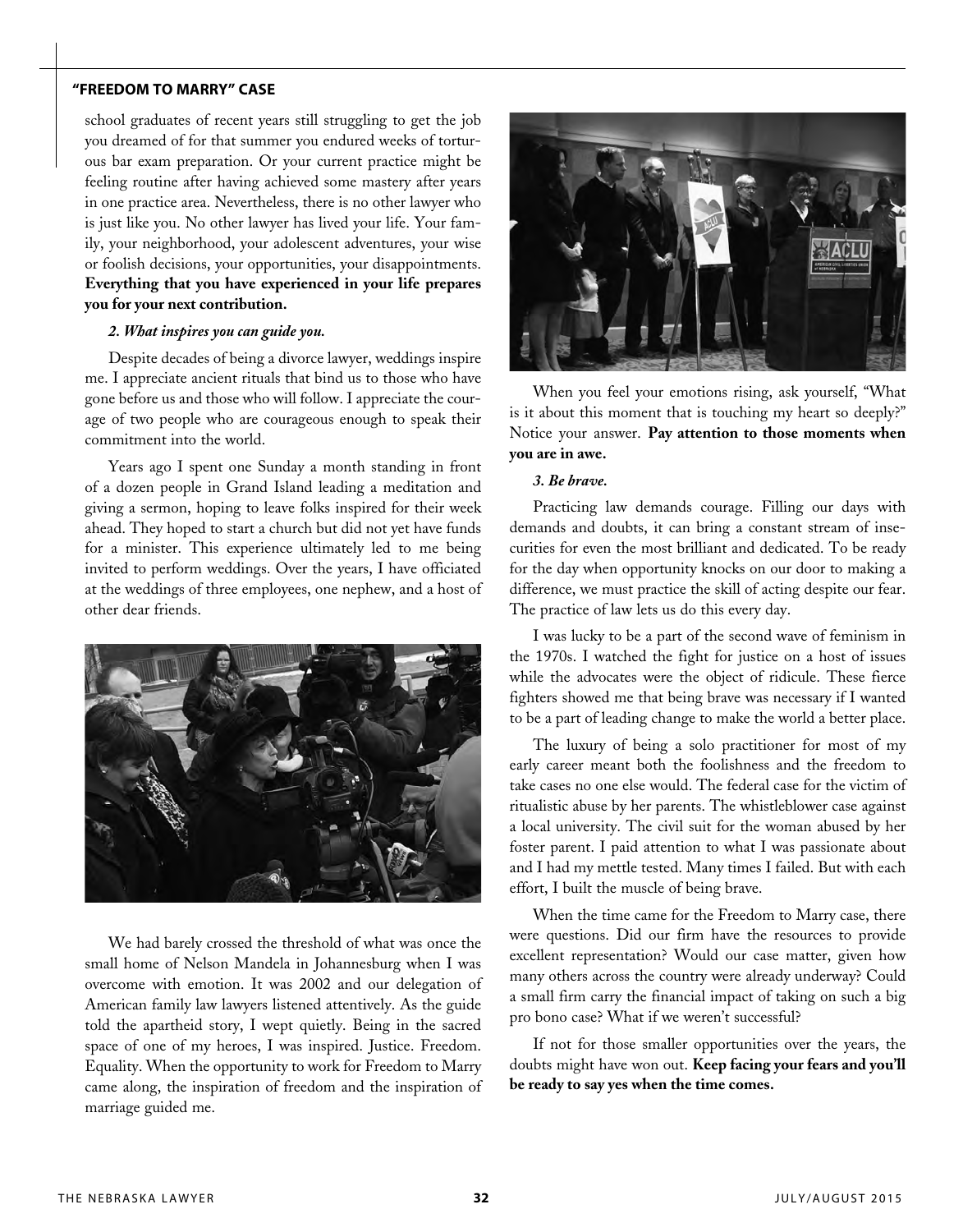# **"Freedom to Marry" Case**



#### *4. Be willing to let in support.*

Chances are that if there is an opportunity for you to step up to a new level in your legal career, it will be in doing something that you haven't done before. It may require more time, more knowledge, or more skill than you alone have. At our firm, there was immediate and enthusiastic support for taking on the freedom to marry case. But divorce, not federal civil rights cases, are the focus of our daily practice. We'd need help. We'd need Amy.

As the Legal Director of the Nebraska chapter of the American Civil Liberties Union (ACLU), Amy Miller's dedication to justice is nothing short of magnificent. Our firm had partnered with Amy on a number of cases over the years, ranging from prisoners' rights to the civil suit on behalf of the family of Brandon Teena, a young transgender man who was raped and murdered. More importantly, Amy had led the original court challenge to Nebraska's 2000 ban on marriage for same sex couples in federal court. Judge Joseph Bataillon struck down the ban in 2005, but the Eighth Circuit Court of Appeals reversed the ruling.

I knew it would be a tremendous privilege to work with Amy again and that her extraordinary wit and humor would see us through any dark day, no matter how disappointing. Despite already having a lot on her plate—working to overturn the Nebraska death penalty and seeking driver's licenses for "Dreamers" being just two of the many causes—Amy immediately said yes. Soon thereafter, Leslie Cooper at the national ACLU office joined the team.

# **The bigger the thing you are up to, the more support you need.**

#### *5. Remember why.*

The reasons people enroll in law school are as diverse as the areas of practice. Some lucky ones like my law partner Angela could see themselves as Atticus Finch since they were youngsters. Others were pressured into it by family members or family tradition. Some, like me, weren't sure what to do with that sociology degree. Still others saw it as a path to earning a

good living to support their family.

No matter why you landed in the world of law, you want a work life that matters. Those of us lucky enough to have J.D. after our name have more options than many when it comes to finding that meaning through our work. As problem solvers, story tellers, or serious students of statutory interpretation, we each want to know that our work makes a difference.

Meaningful moments in the lives of lawyers look different for each of us:

> The handwritten note of appreciation from a client.

> A referral from another attorney to represent his or her child.

A creative insight to a complex legal problem.

A negotiated deal that leaves your client both satisfied and relieved.

When we remember why we stick with that difficult client, why we take on mentoring a new lawyer, or why we stay in a career that can keep us up at night, our underlying intentions can guide us. When we find the meaning in our work, we are more willing to get out of our comfort zone to make an even greater contribution.



In the Freedom to Marry case, the meaning was obvious. Not only was this a rare opportunity to advocate for recognition of a constitutional right, but our clients are extraordinary people. Deeply committed couples deserving the dignity of the recognition of their relationships, each is the kind of person you'd be lucky to know, whether or not he or she was your client.

*Susan and Sally*: Together for 15 years, they adopted one child, then another, then became legal guardians for a third. Sally now faces a Stage III Breast Cancer diagnosis. Heroines, both.

*Nick and Jason*: Partnered for over a decade, they are parents of a precious and precocious preschooler, although only one of